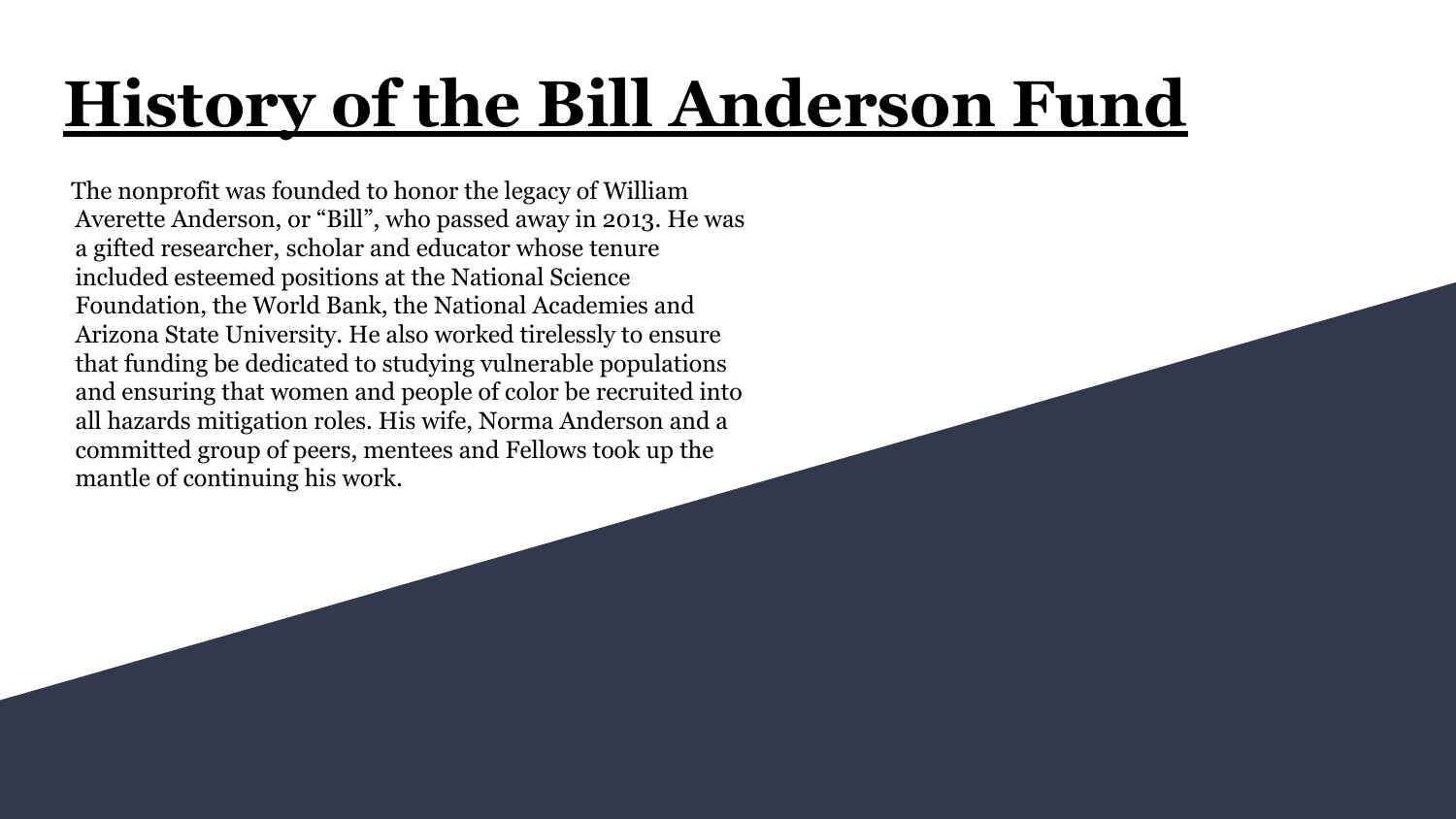

The Bill Anderson Fund (BAF) Flagship was first established at the University of Delaware's Disaster Research Center in January 2018.

It is housed in the College of Arts and Sciences, and is focused on support to the University of Delaware community in addition to being dedicated to maintaining a national platform.

Consistent with the vision of its founding, **the vision of the BAF Flagship** is that the diversity of the hazards and disaster field be reflective of American society.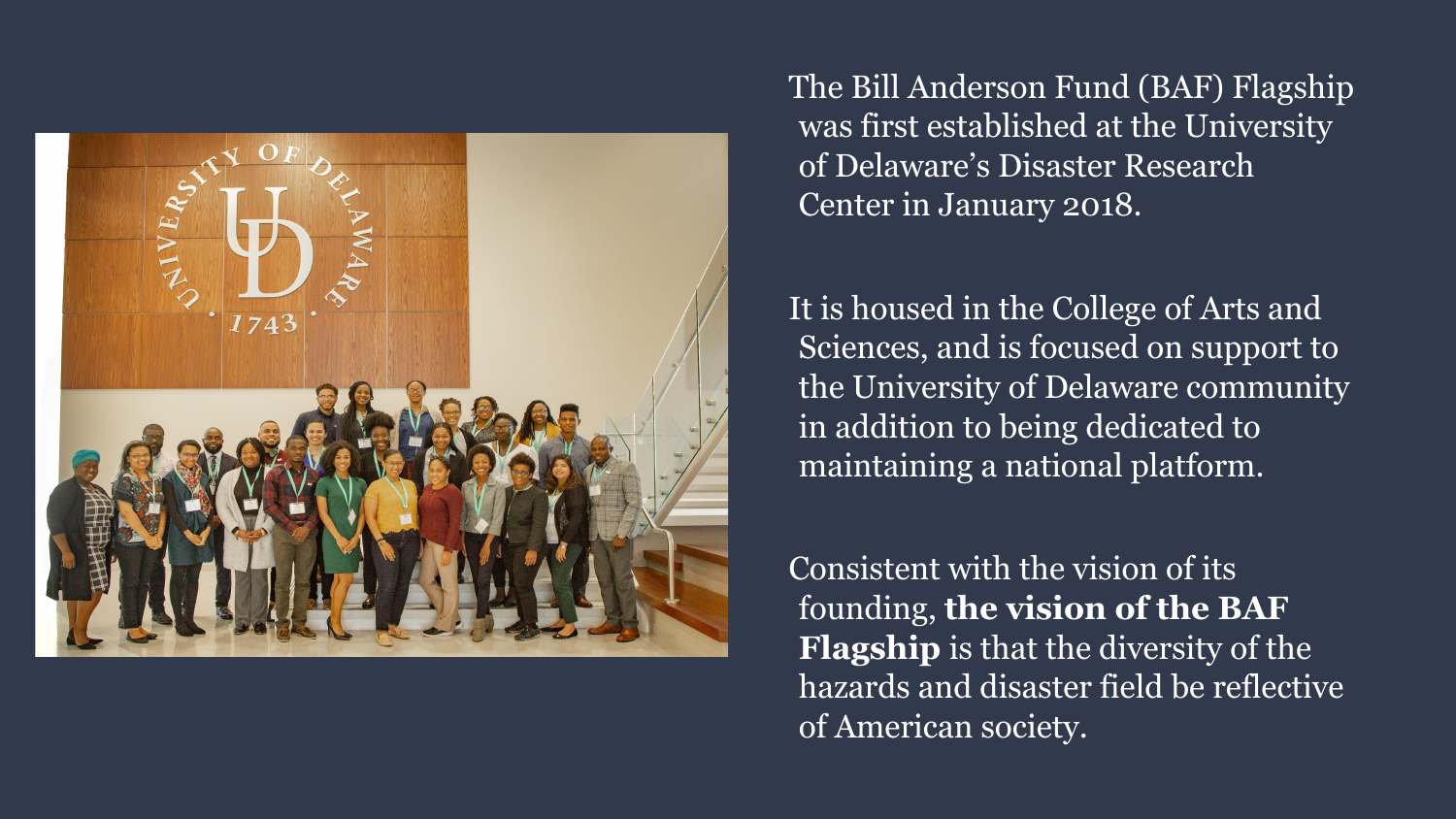## **CURRENT STATE OF THE BAF**

#### **New Conference Model**

We designed a model of satellite and partner school relationships to create opportunities for diverse student experiences and create consistent engagement for the universities.

Going forward the conferences will take place in April and October, rotating amongst a group of satellite institutions.

Each conference will have a theme which reflects the expertise and contributions to the field of that particular institution and reflects current topics in the practice and study of natural and other hazards.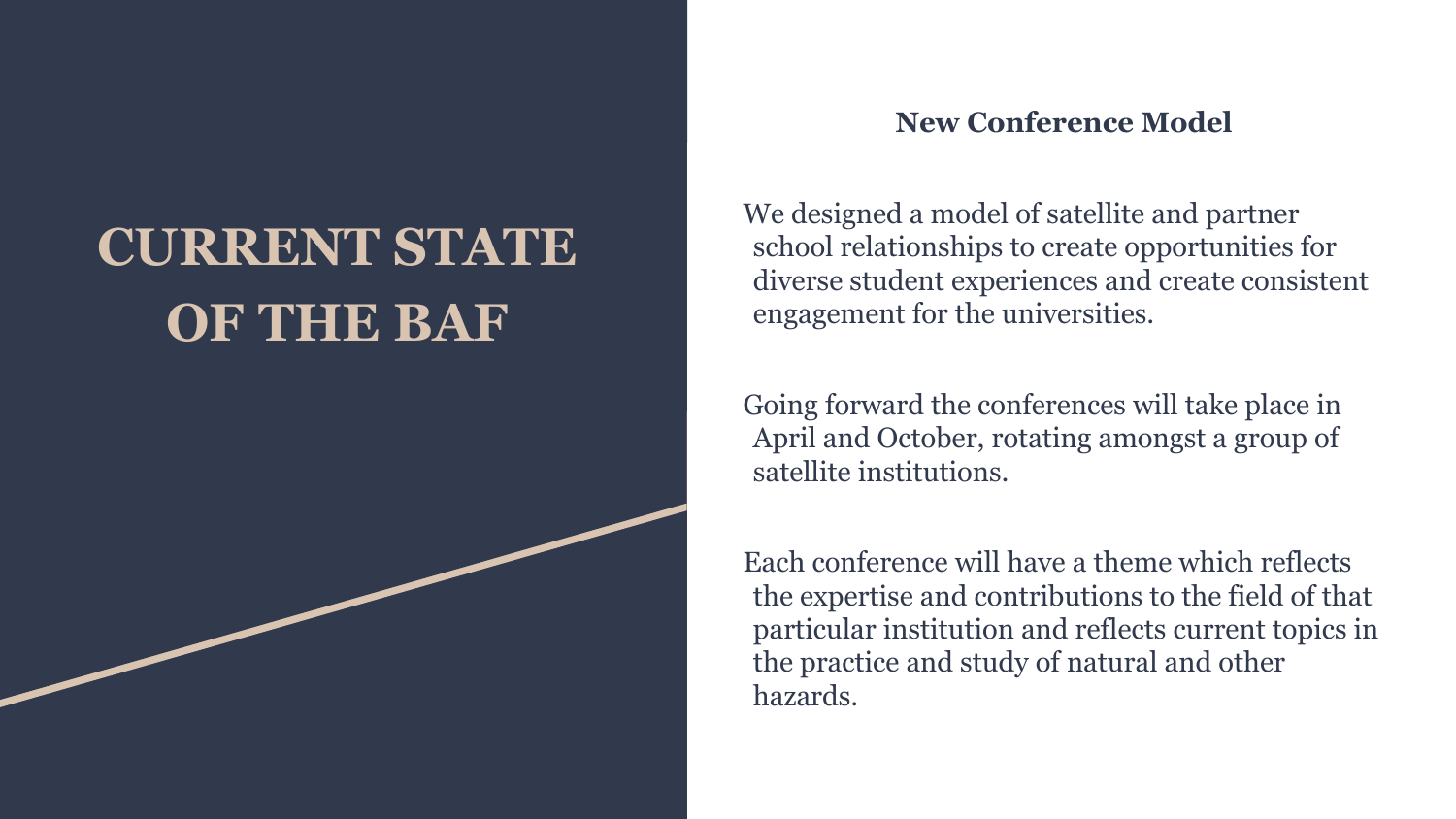#### **The List of Satellites and Upcoming Workshops are:**

**Texas A&M, October 2020** *Personal branding and professional development*

**University of Delaware (Flagship), October 2021** *Technology and innovation in disaster science and hazards* 

**Arizona State University, April 2021** *Dealing with bias and community engagement*

*research* **Tulane University, April 2022**

*Disaster trauma, human rights and long-term recovery*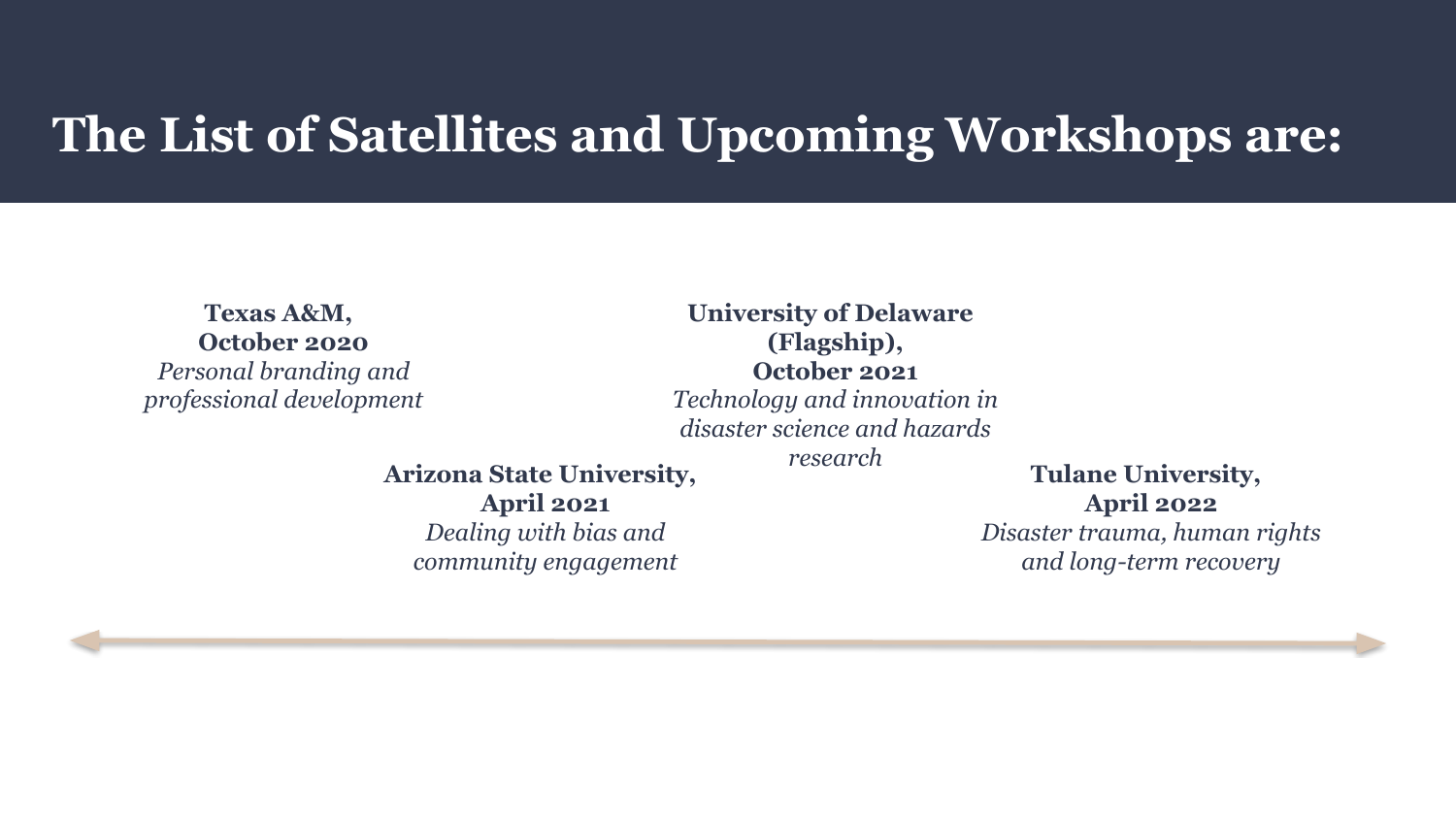#### **New Partners**

We have new partnerships and long-term engagements that will help the Bill Anderson Fund further its mission and the fellows receive opportunities in new areas of the field. The engagements range from joint recruitment efforts, paid research opportunities, board development, community engagement to bespoke fellowships.

With respect to the engagement with Dillard University, I would like to specifically thank fellows Joy Semien and Jennifer Blanks for their support. In my role as a fellow with the Rockefeller Foundation, I am exploring a partnership with Data.org which pairs data scientists with other researchers to create an impact in specific areas.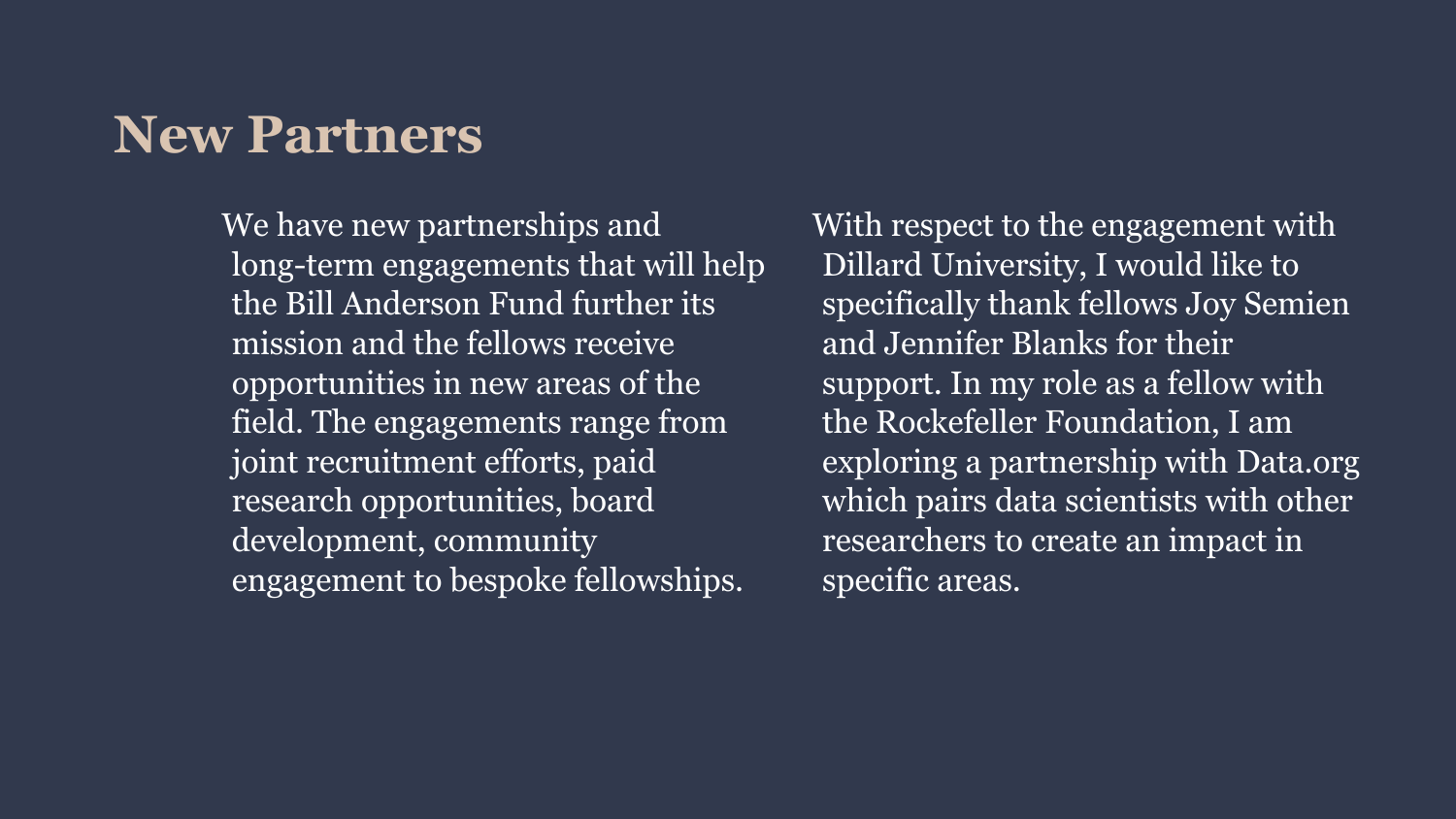### **Those Organizations are:**

**Institute for Diversity in Emergency Management**

**Southern University Baton Rouge's Disaster Law Clinic**

**Dillard University**

**Council on Legal Education Opportunity**

**Climate Resilience Consulting**

**\*Rockefeller Foundation and Data.org**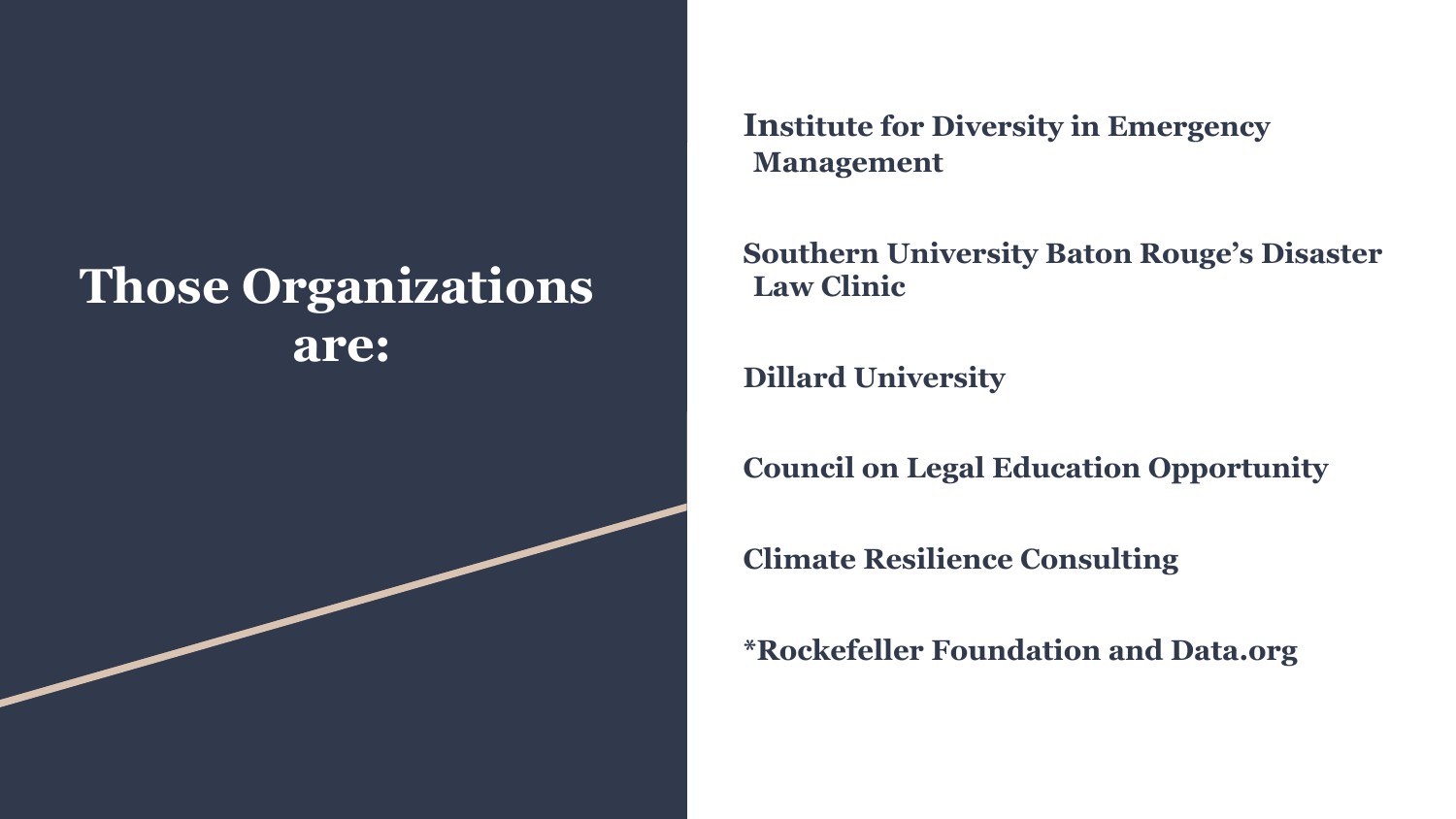**The Bill Anderson Fund (BAF) Flagship at the University of Delaware is pleased to announce the appointment of its inaugural Advisory Board.** 

#### **The Advisory Board objectives include:**

- 1. Help guide the long-term strategic plan of the BAF Flagship.
- 2. Assist in the recruitment of future BAF fellows and mentors, and spread awareness of the BAF in members' respective fields.
- 3. Help promote the work of the BAF Flagship as a resource for disaster science and hazards terminal degree students nationwide.
- 4. Provide overall project direction and expertise for the BAF professional development initiatives, including but not limited to workshops, webinars, and mentor programs.
- 5. Support and promote relationships with BAF satellite institutions to strengthen partnerships.
- 6. Provide assistance and/or advice as appropriate to support BAF fundraising and development activities.